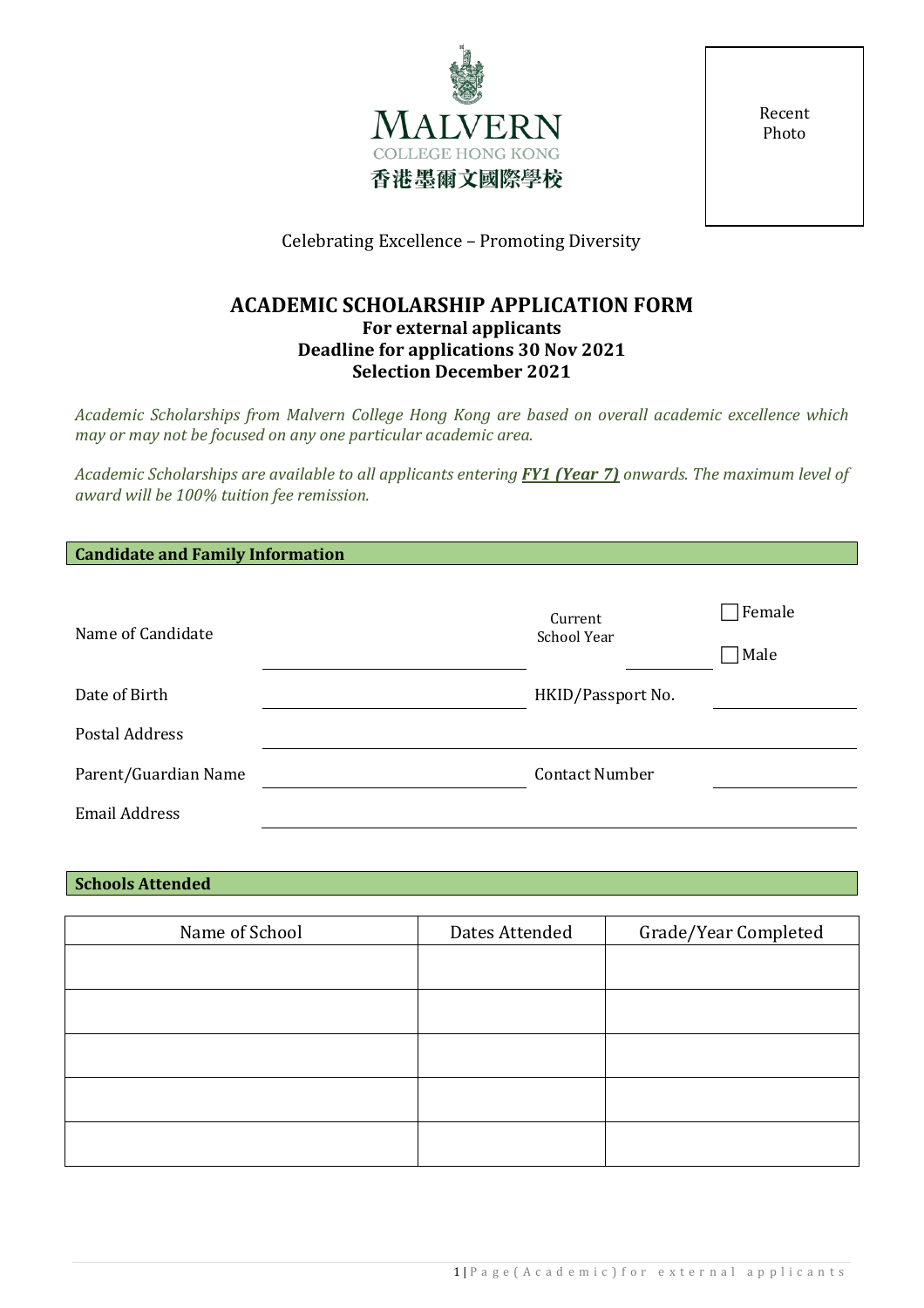| It is expected that the following sections will be completed by the scholarship applicant<br><b>Academic Achievements</b> |  |  |
|---------------------------------------------------------------------------------------------------------------------------|--|--|
| List the academic awards and achievements that you have attained.                                                         |  |  |
|                                                                                                                           |  |  |
|                                                                                                                           |  |  |
|                                                                                                                           |  |  |
|                                                                                                                           |  |  |
|                                                                                                                           |  |  |
|                                                                                                                           |  |  |
|                                                                                                                           |  |  |
|                                                                                                                           |  |  |
|                                                                                                                           |  |  |
|                                                                                                                           |  |  |
|                                                                                                                           |  |  |
|                                                                                                                           |  |  |
|                                                                                                                           |  |  |
| <b>Other information</b>                                                                                                  |  |  |
| List any other information you think may be helpful in evaluating your application for this scholarship.                  |  |  |
|                                                                                                                           |  |  |
|                                                                                                                           |  |  |
|                                                                                                                           |  |  |
|                                                                                                                           |  |  |
|                                                                                                                           |  |  |
|                                                                                                                           |  |  |
|                                                                                                                           |  |  |
|                                                                                                                           |  |  |
|                                                                                                                           |  |  |
|                                                                                                                           |  |  |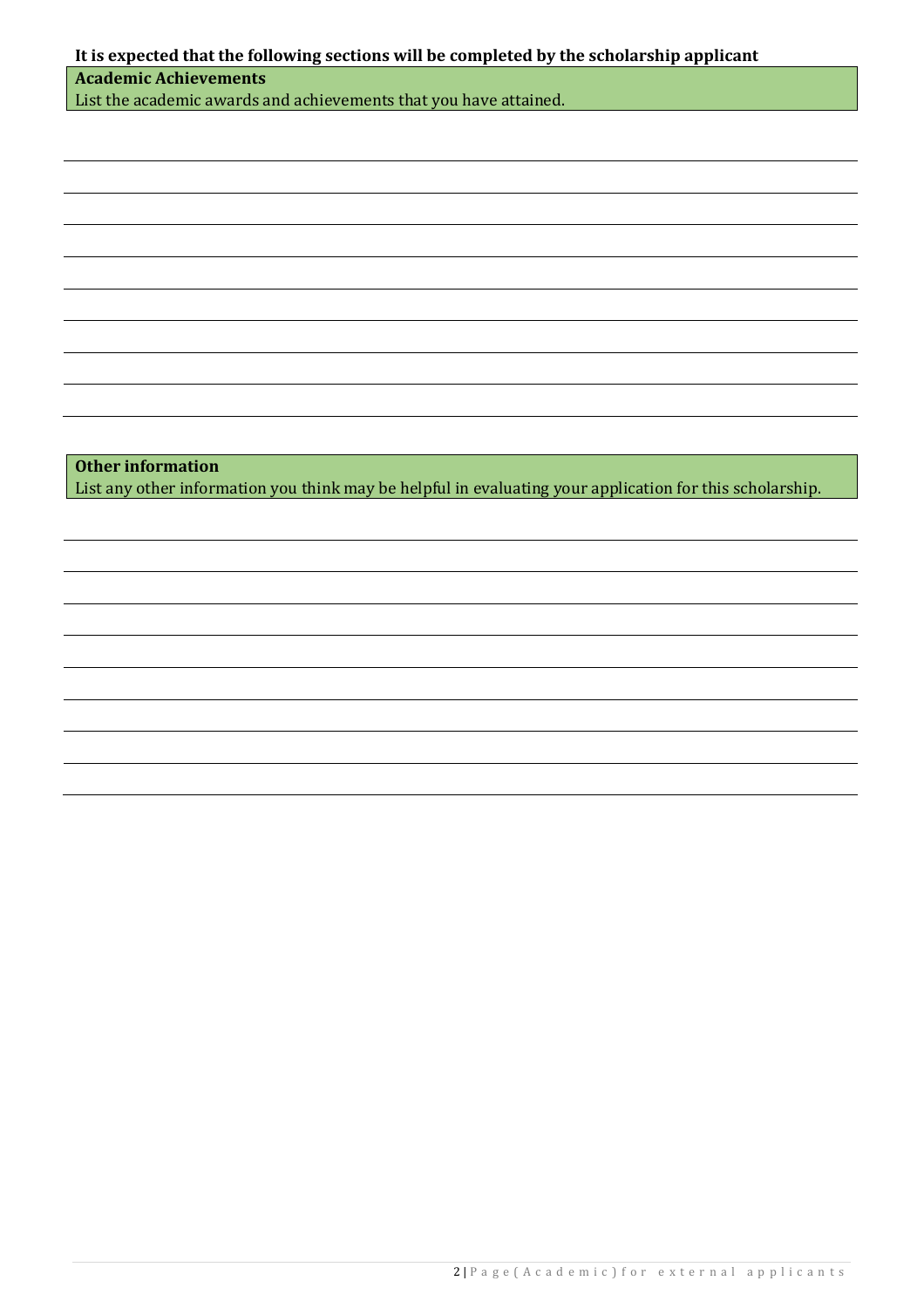Write a brief essay (approximately 400 words) based on one of the following topics:

*"Wise is the Person Who Looks Ahead."* **OR "***What I would like to do with my life***"**

What does this mean to you?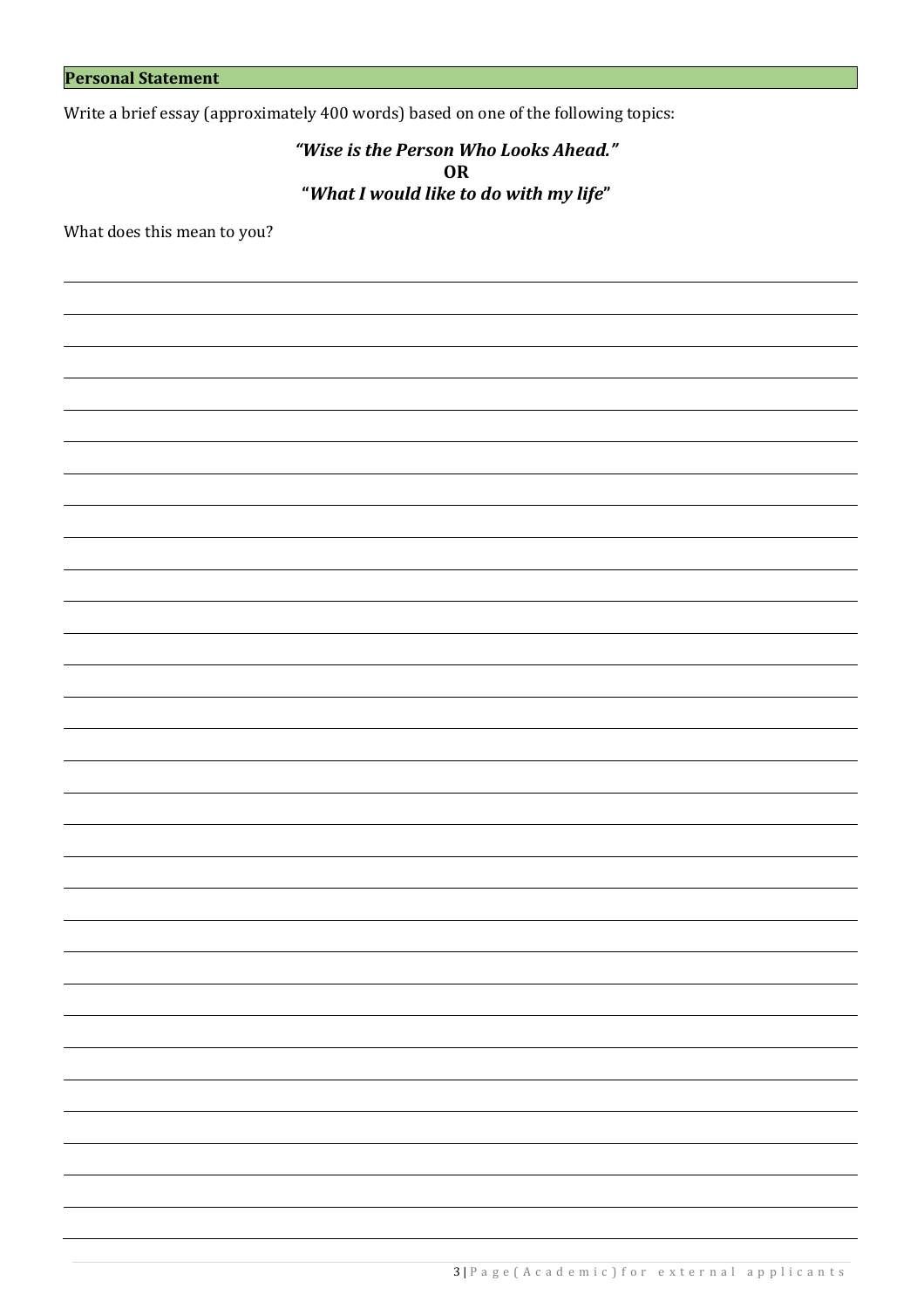- Quality of the Application
- Personal Statement
- One Mentor Recommendation
- School Reports
- Interview (short-listed candidates only)

#### **Annual Review**

There will be an annual review of the scholarship awarded. On the basis of satisfactory progress being made and a strong contribution to MCHK, scholarships generally continue until the end of the MYP programme. A new application would be required for a pupils continuation to the Diploma programme.

#### **Timeline**

Application Deadline: 30th November 2021<br>Interviews (short-listed candidates only): 1<sup>st</sup> -7<sup>th</sup> December 2021 Interviews (short-listed candidates only): 1<sup>st</sup> -7<sup>th</sup> December 20<br>Scholarships Announcement Date: Mid December 2021 Scholarships Announcement Date:

#### **How to Apply for an Academic Scholarship**

Applicants are required to submit the following information:

#### **1. Application Form**

The application form must be completed in full.

#### **2. One Passport-sized Photo on the application form**

#### **3. School Reports**

A copy of your past two years of school reports.

#### **4. Mentor Recommendation Form**

Please ask your mentor (Mentor Recommendation Form 5.2) to complete their relevant form and send by mail to the following address or send the scanned copy to send by mail to the following address or send the scanned copy to [scholarship@malverncollege.org.hk](mailto:scholarship@malverncollege.org.hk) by application deadline:

> The Headmaster Malvern College Hong Kong 3 Fo Chun Road, Pak Shek Kok, New Territories, Hong Kong

### **5. Send your completed application form and supporting documents to:**

The Headmaster Malvern College Hong Kong 3 Fo Chun Road, Pak Shek Kok, New Territories, Hong Kong